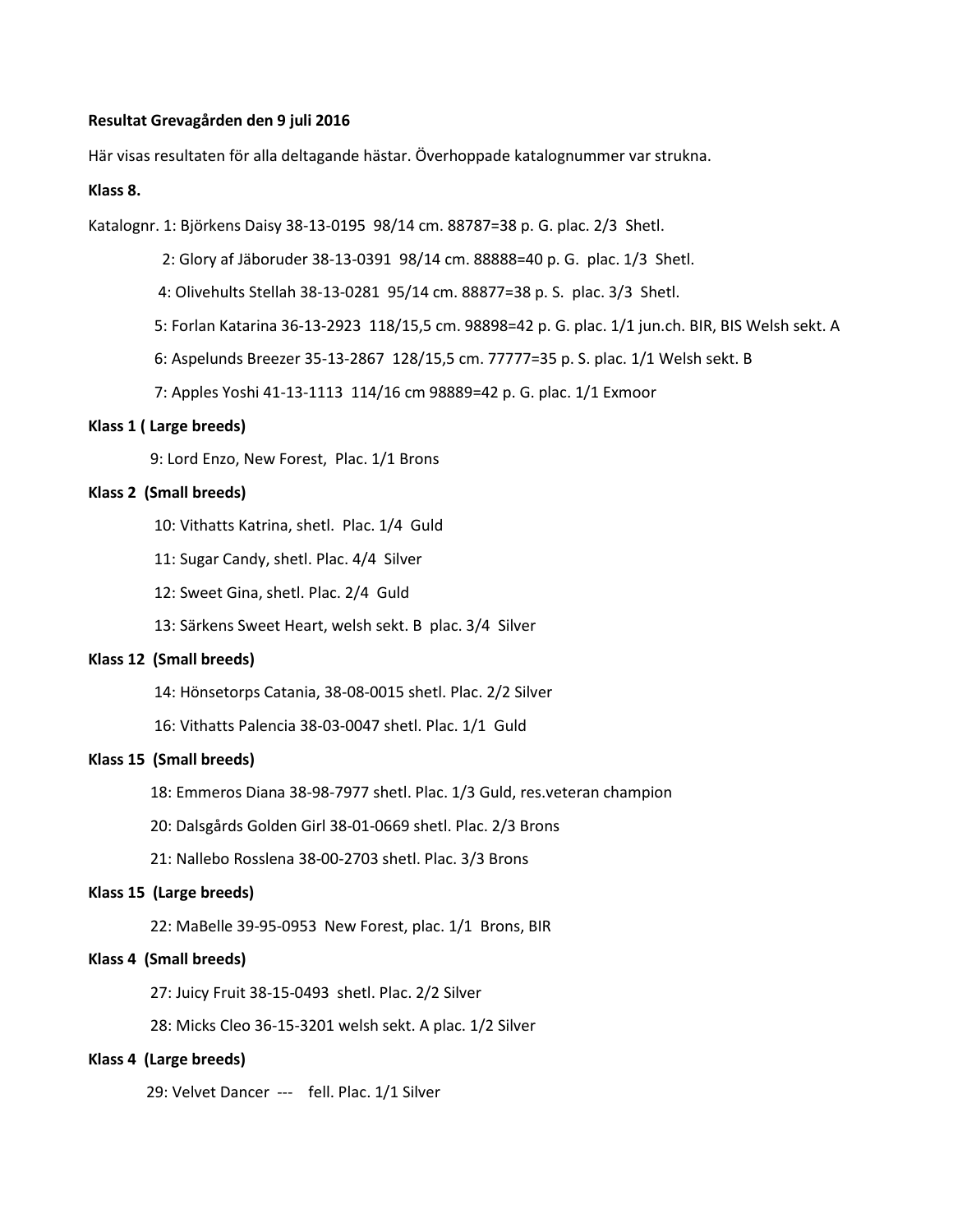## **Klass 5 (Small breeds)**

23: Kulltorps Quantum 35-14-3044 welsh sekt.B plac. 1/3 Silver

30: Björkens Etyd 38-14-0400 shetl. Plac. 2/3 Silver

31: Getskärs Mr Bobby 38-14-0062 shetl. Plac. 3/3 Brons

#### **Klass 5 (Large breeds)**

34: Wish Happy Jumper --- welsh cob plac. 1/1 Silver

#### **Klass 6 (Small breeds)**

36: Emmeros Isadora 38-14-0153 shetl. Plac. 1/2 Guld

37: Blossbo's Maj 38-14-0151 shetl. Plac. 2/2 Silver

#### **Klass 9 (Small breeds)**

38: Daukester Ricky 35-13-2950 welsh sekt.B plac. 1/1 Brons

## **Klass 10 (Small breeds)**

39: Kilskogens Glock 38-11-0146 shetl. Plac. 1/6 Guld

40: Sollidens Gregoriuz 38-12-0008 shetl. Plac. 3/6 Guld

41: Ny Östergaards Jamie 38-09-0722 shetl. Oplac. Brons

42: Kaprifolens Onyx 38-11-0292 shetl. 5/6 Silver

43: Sicken Fabel 38-11-0042 shetl. Plac. 4/6 Silver

44: Asphagens Tzatziki 38-07-0524 plac. 2/6 Guld

## **Klass 10 (Large breeds)**

45: Hagalyckans Bushmill --- connemara plac. 1/1 Silver, BIR

#### **Klass 11 (Small breeds)**

46: Emmeros Jubilar 38-05-0208 shetl. Plac. 1/4 Guld

47: Karmin 38-02-0578 shetl. Plac. 3/4 Silver

48: Dansereds Picasso 38-10-0446 shetl. Plac. 4/4 Brons

49: Sun Storm 38-11-0426 shetl. Plac. 2/4 Guld

### **Klass 13 (Small breeds)**

- 51: Bonnie Tyler 38-10-0697 shetl. Plac. 8/10 Silver
- 52: Emmeros Charlotta 38-08-0149 shetl. Plac. 6/10 Silver
- 53: Gläntans Dahlia 38-12-0351 shetl. Plac. 7/10 Silver
- 54: Daquiri af Jäboruder 38-10-0631 shetl. Plac. 1/10 Guld, Senior-champion, BIR, **Res-BIS**